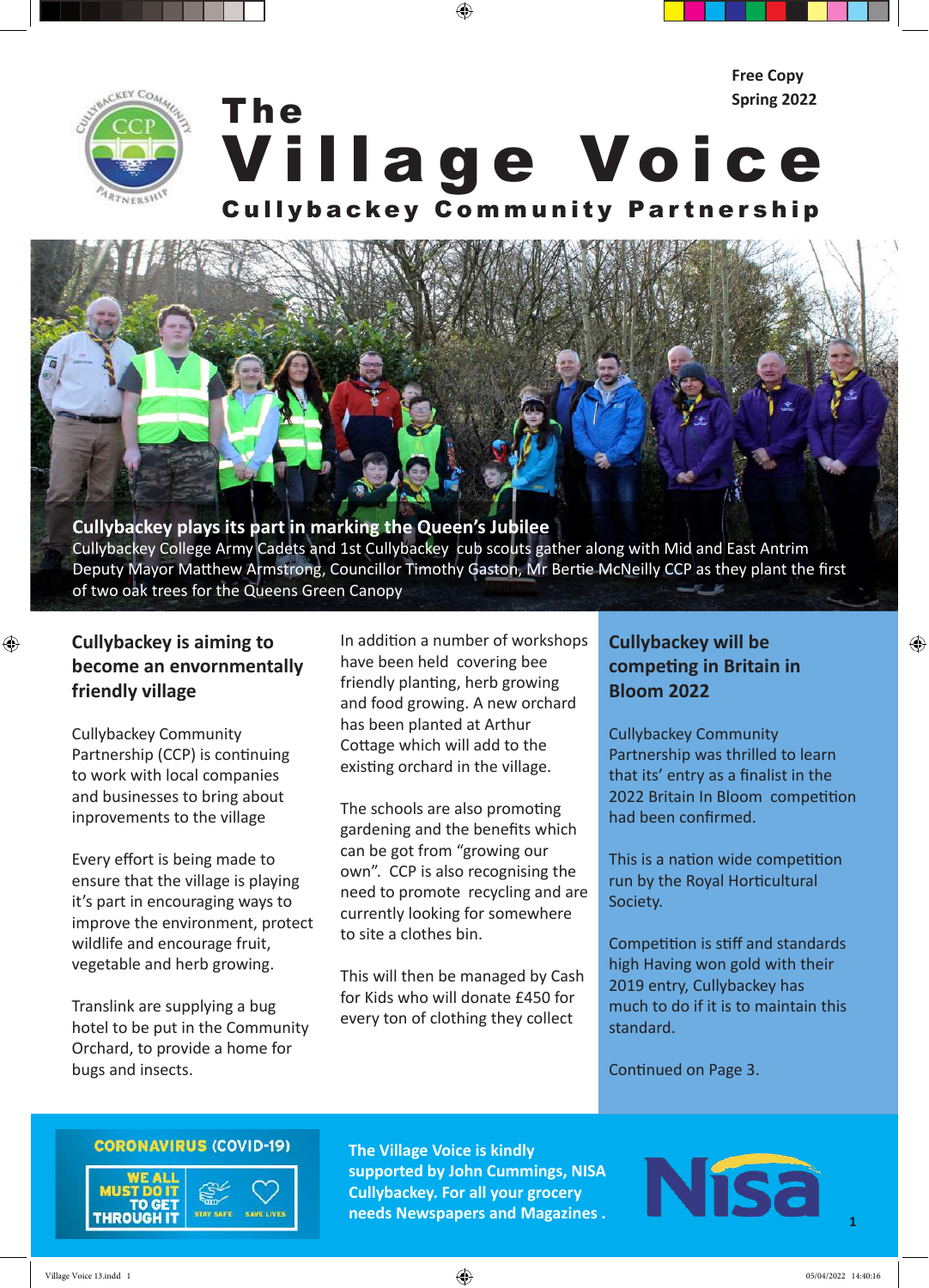### **Cullybackey Railway Works**

The Cullybackey Area Signalling and Level Crossing Renewals Project represents a major capital investment by the Department for Infrastructure and is essential to maintain high safety standards and operational performance for users of the railway.

The commencement of the project was announced in December 2021.

The project, which is being taken forward by contractor Babcock on behalf of Translink, involves a platform extension at Cullybackey Train Station, the upgrading of the three Level Crossings in Cullybackey and cable ducting works from Killagan (2 miles north of Cullybackey) to Ballymena.

Contractor compounds are located at Shellinghill Road, Sand Road and Spence Crescent and these are used for essential material handling, storage and access to the track.

⊕

Babcock are issuing letters regularly to properties to notify when engineering works are

expected to occur. To date, letters have been sent to provide residents with information regarding establishment of the compounds, cable ducting works and preparatory works around the station platform. These will continue as the project progresses.

We are also working with the local community to support initiatives and leave a legacy associated with the works. The Translink Safety Bus has visited both Buick Memorial PS and Cullybackey College to highlight safety issues associated with the use of public transport to local children in a fun and interactive environment.

Most recently we were delighted to partner with Buick Memorial PS to provide sponsorship for book vouchers as part of the schools Book Fair.

Translink are also working closely with Cullybackey Community Partnership to develop environmental and biodiversity projects that will benefit the whole community such as the creation of a Bug Hotel at the local orchard site.

If anyone has concerns with how the works are being carried out they can contact Babcock's dedicated control centre on +44 (0)20 8629 5060 then option 5 (Rail Systems), then option 1 (Translink).



# **Further Developments at Galgorm Resort & Spa**

Exciting times are ahead for the resort as they reveal their sustainability plans for the future.

From using solar and hydro power and planting trees to encouraging outdoor activities such as walking and cycling, Galgorm is certainly going green.

The shepherd's huts currently provide the opportunity to spend time close to nature and the possibility of adding a tree house to the complex could add to the experience. This is an exciting prospect and will add yet another reason for people to visit the area.

We are currently working with the resort to find ways to attract more visitors to the village and have regular meetings to get updated on their plans.

We are still awaiting developments on the proposed extended path to Galgorm and will continue to keep you informed of any developments

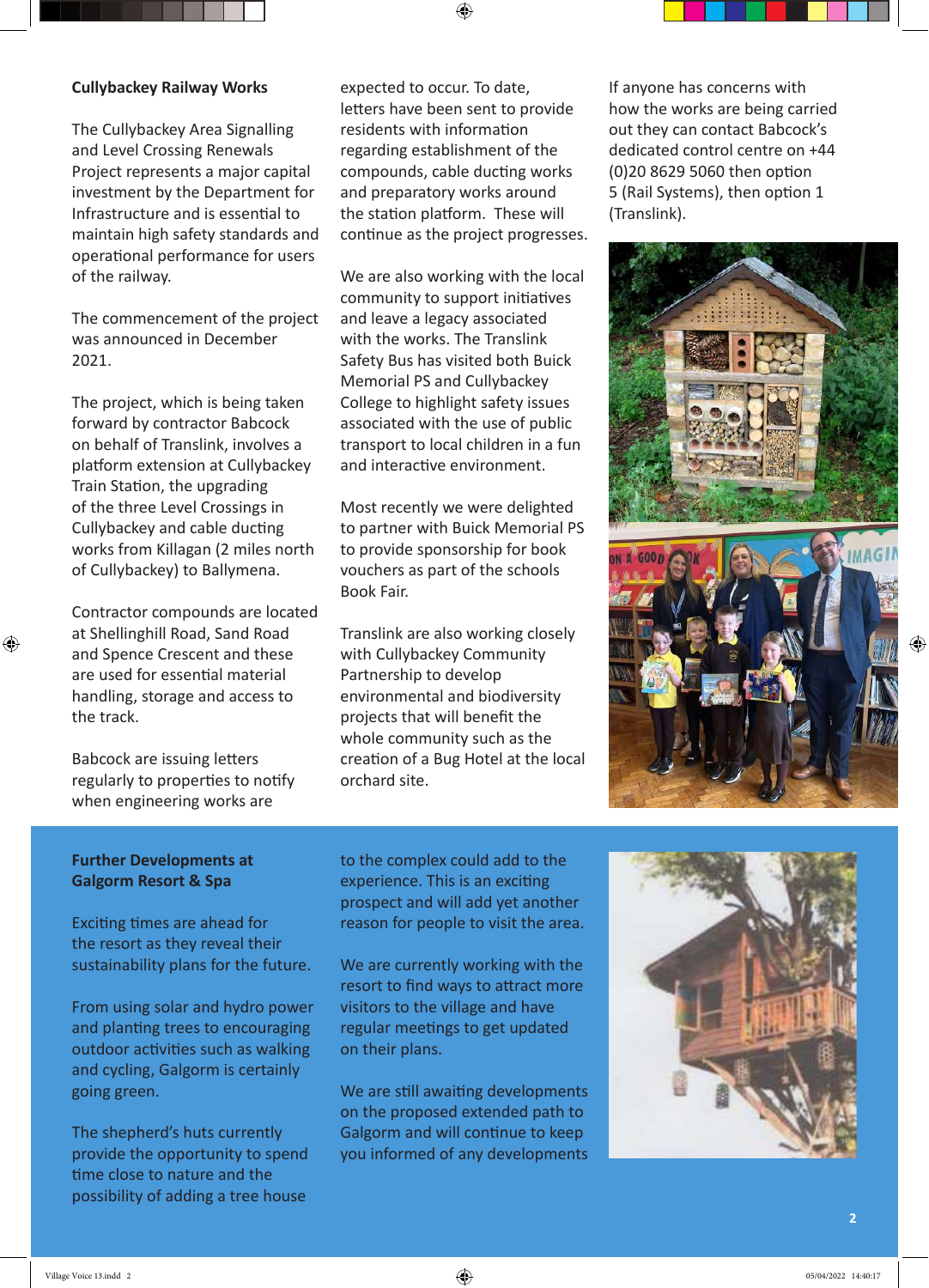**Photo gallery of the great work that our young people are doing in the Village. Top shows the Buick PD pupils helping the environment, doing scientific experiments and competing at the music festival Centre are the army cadets, cubs and beavers all doing their bit to promote envir0nmental responsibility.**

**Bottom are the guides demonstrating the importance of growing our own. We are fortunate to have the great teachers that we have in the village together with the many youth group leaders who do such a great job educating and moulding young lives and giving them a sense of responsibility.**







### **Britain in Bloom Continued...**

The judging criteria has changed for 2022 with the emphasis now being on perennial plants and pollinators.

⊕

Considering the needs of wildlife is a key requirement. This could mean less colourful displays and more greenery in an attempt to improve the environment and using plants in a way to do this.

Cullybackey Community Partnership will continue to find ways of adding new features as well as making the most of what is already there.

Visitors to the village are always welcome and with a new gift shop, great eateries and places of historical interest we are looking forward to seeing new faces in the village this year.

If you are interested in learning more about the work of the CCP contact Joanne on 02825882281

⊕